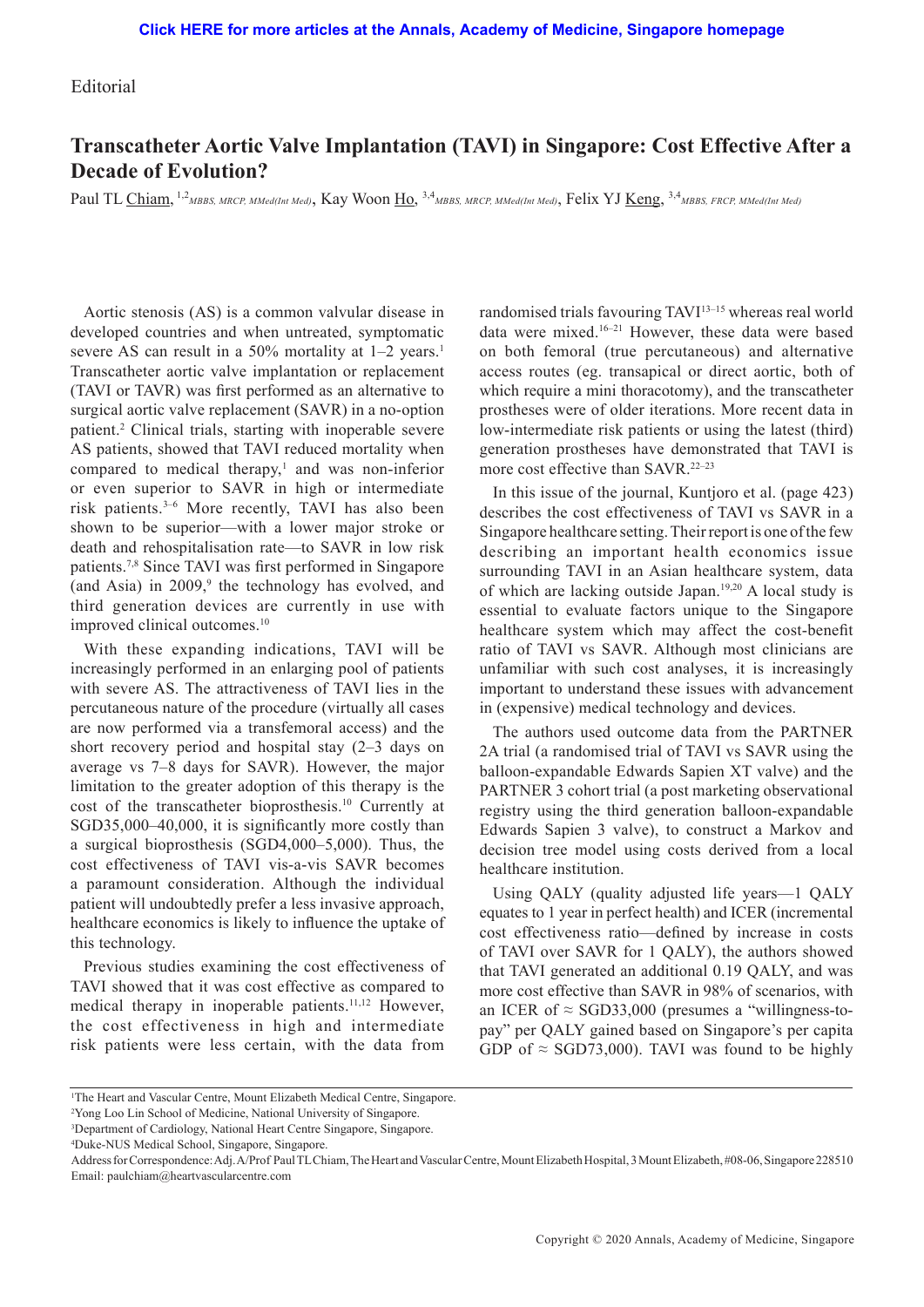cost-effective assuming patients lived an average of 8 extra years. Even if that was shortened to 5 years, TAVI was still found to be cost effective, with an ICER of  $\approx$  SGD60,000. The cost effectiveness of TAVI became more pronounced if data from the PARTNER 3 registry (with better clinical outcomes) were used with an ICER of  $\approx$  SGD21,000 and SGD44,000 at 8 and 5 years respectively. However, the actual amount that would be considered incrementally cost effective may be quite different at a national healthcare level. To put things in perspective, the corresponding ICER for TAVI has been suggested to be USD50,000–100,000 and £20,000–30,000 for the United States and the United Kingdom respectively.

Previous cost effectiveness studies were based on the North American or European healthcare systems which are markedly different from a Singapore (Asian) setting. For instance, manpower costs (e.g. nursing and ancillary staff) are known to be much greater in the Western hemisphere than in most parts of Asia. Thus, important considerations such as length of hospital stay may take on more prominence in the West when comparing cost effectiveness.

The authors based their outcome data on the PARTNER 2A trial, which is a highly controlled environment with carefully selected patients. Although this is an accepted method of assessing cost effectiveness used by many researchers in the West, using these data in a Singapore healthcare setting may not reflect the actual outcomes and costs in our population. Perhaps it could have been more informative if the authors employed propensity matching of local patients to compare costs of TAVI vs SAVR, as utilised in some reports.17,21 Another major drawback of the study is the fact that the authors used the 2-year outcome data of the PARTNER 2A trial that showed superiority of transfemoral TAVI, with a lower death or disabling stroke rate, as compared to SAVR.<sup>5</sup> The recently published 5-year outcome of the PARTNER 2A trial showed however, that there was no longer any significant difference in the incidence of death of disabling stroke between TAVI and SAVR.26 In addition, repeat hospitalisations and aortic valve reinterventions were more frequent with TAVI.26 Hence, the ICER of TAVI in this study may have been inflated in favour of TAVI, thereby weakening the study conclusions. There were also other major assumptions. Residual paravalvular aortic regurgitation and permanent pacemaker implantation, both of which occur more frequently with TAVI and may increase long-term costs, were not included in the model and may have affected the results. Nevertheless, this current report sheds light on the local cost effectiveness of a rapidly growing and evolving technology.

Several factors are likely to contribute to further reducing the long-term cost and enhancing the cost effectiveness of TAVI. First, as the proportion of low or intermediate risk patients increase (these patients generally have a longer life expectancy), TAVI is likely to become more cost effective than SAVR (assuming the durability of the transcatheter and surgical bioprosthesis is similar). Secondly, design improvements of transcatheter prostheses (both balloon-expandable and self-expanding) and use of the femoral approach have vastly improved TAVI outcomes (e.g. low stroke or death rate, less residual paravalvular aortic regurgitation and permanent pacemaker implantation). Thirdly, and most importantly, the cost of the transcatheter prosthesis will gradually decrease (due to competition from upcoming technologies, economies of scale as the procedure becomes increasingly performed, and because current transcatheter prostheses are priced at a premium in Asia as compared to European benchmarks), $10$  driving the cost effectiveness in favour of TAVI.

This technology has proven to be an attractive therapeutic option in certain groups of patients with severe AS in the short to medium term, although long-term (10–15 years) data, including valve durability, are currently sparse. This paper may serve as a guide for further analyses on the most cost-effective funding strategies for TAVI. It is important to bear in mind however, that such studies are population based which do not consider individual factors in their models. Thus, the heart valve team has a central role to assess all factors, including cost-effectiveness, to choose the most appropriate therapy and achieve the best possible outcome for the individual patient.

## REFERENCES:

- 1. Leon MB, Smith CR, Mack M et al. Transcatheter aortic-valve implantation for aortic stenosis in patients who cannot undergo surgery. N Engl J Med 2010;363:1597–607.
- 2. Cribier A, Eltchaninoff H, Bash A et al. Percutaneous transcatheter implantation of an aortic valve prosthesis for calcific aortic stenosis: first human case description. Circulation 2002;106:3006–8.
- 3. Smith CR, Leon MB, Mack MJ et al. Transcatheter versus surgical aortic-valve replacement in high-risk patients. N Engl J Med 2011;364:2187–98.
- 4. Adams DH, Popma JJ, Reardon MJ et al. Transcatheter aorticvalve replacement with a self-expanding prosthesis. N Engl J Med 2014;370:1790–8.